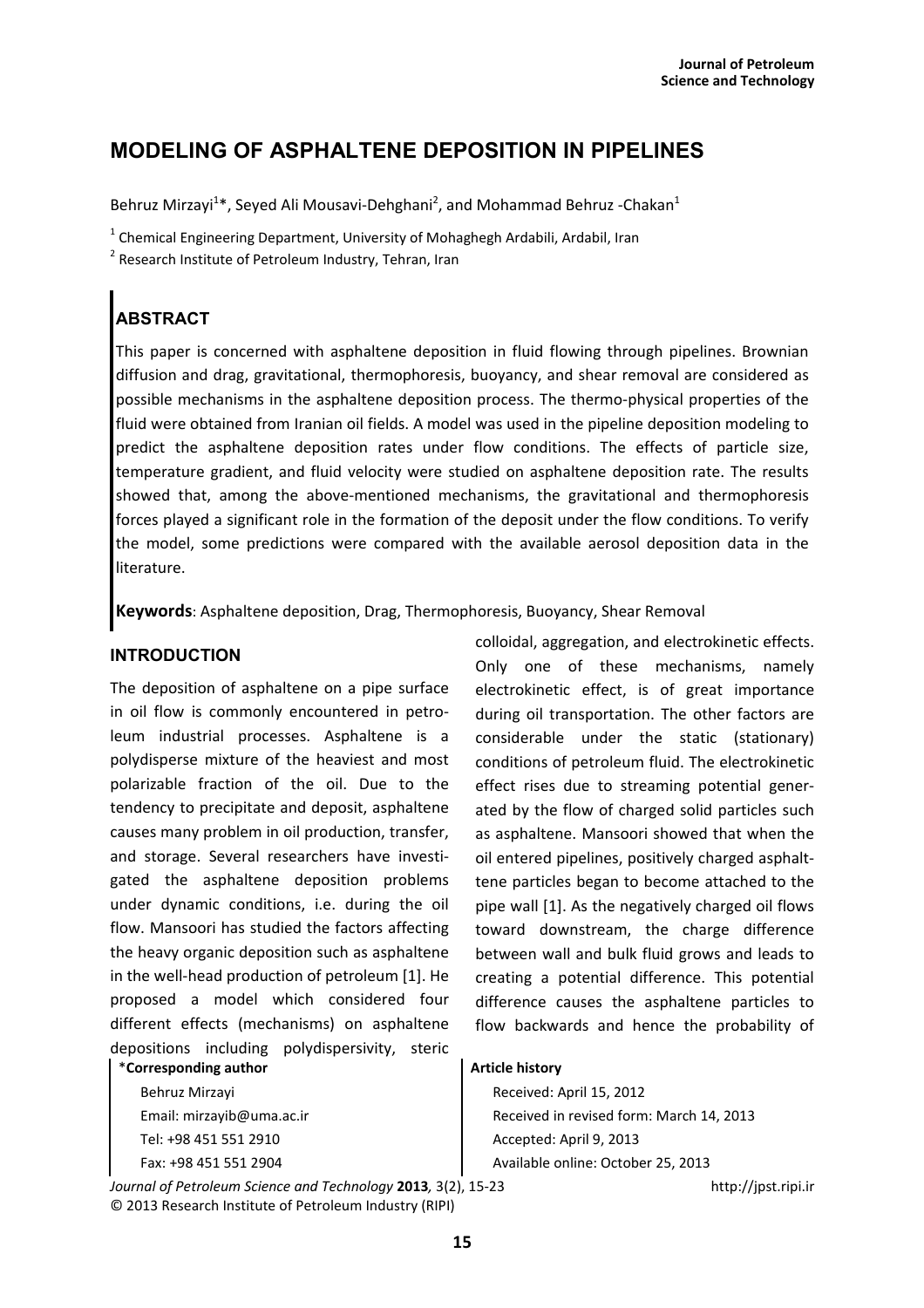their deposition increases. To demonstrate the existence of electrokinetic effect, Mansoori used the static phase diagram of some oils and did not apply any data for the dynamic deposition of asphaltene [1].

Ramirez-Jaramillo et al. have investigated the asphaltene deposition in production pipelines via a multiphase multicomponent hydrodynamic model [2]. They assumed the radial diffusion of asphaltene particles with two competing mechanisms: molecular diffusion and shear removal. To validate their model, Ramirez-Jaramillo et al. used available data of pressuretemperature-depth production profiles related to asphaltene deposits in two problematic wells from the southwest producing area of Mexico [2]. They used these data to predict the thickness of deposited asphaltene layer as a function of the axial coordinate for different oil flow rates. The results indicated that the wells presented the formation of asphaltene deposit located at various depths.

Escobedo and Mansoori studied the mechanism of the migration of suspended heavy organic particles towards the walls in oil-producing wells and pipelines [3]. They proposed an analytical model for calculating particle deposition coefficient under the conditions of petroleum fluids flowing in oil wells. They used eddy diffusivity, Brownian diffusivity, as well as inertial effects to develop their model. This model was able to predict the rate of particle deposition during various turbulent flow regimes. They compared the predictions of the proposed model with the available experimental data. Since experimental data for particle deposition from petroleum fluid flows were scarce, they used the deposition data from aerosols (deposition rates for aluminum and iron particles in air) to verify their model. The modeling results were in very good agreement with the experimental data. It was also shown that deposition rates decreased with increasing particle size. Eskin et al. analyzed the deposition mechanism of asphaltene in pipelines based on the theoretical and experimental approaches [4]. Their model consisted of three mechanisms for modeling particle transport to the wall, namely Brownian motion, turbulent diffusion, and turbophoresis. They also used the special Couette device to simulate asphaltene deposition in pipeline and tubing wells. In their experimental setup, Eskin et al. measured the mass of asphaltene deposits at the different running times [4]. These results were used to calculate the model parameters, such as critical particle size, particle-particle collision efficiency and particle-wall collision efficiency. This model was then used to determine the distribution of the thickness of the asphaltene deposit layer along vertical production tubing. The results showed that only particles which were smaller than a critical size were able to deposit.

In the previous proposed models, turbulent flow parameters were considered, but the most important mechanisms which had a crucial role in the asphaltene deposition of a laminar flow were not addressed. Also, in those models, the asphaltene deposition rate was not considered. In this paper, a theoretical model is developed to predict the asphaltene deposition velocity during fluid flow in pipelines. The proposed model takes into account the effects of main mechanisms such as Brownian diffusion and drag, gravitational, thermophoresis, buoyancy, and shear removal which influence the asphaltene deposition phenomena.

## **THEORY**

## **Asphaltene Deposition Model**

Many factors affect the asphaltene deposition phenomena in the petroleum fluids flow. Generally, in every flow regime (laminar or turbulent), it is always possible to find a narrow layer (the viscous or laminar sublayer) of fluid near the wall. Within this layer, the dominating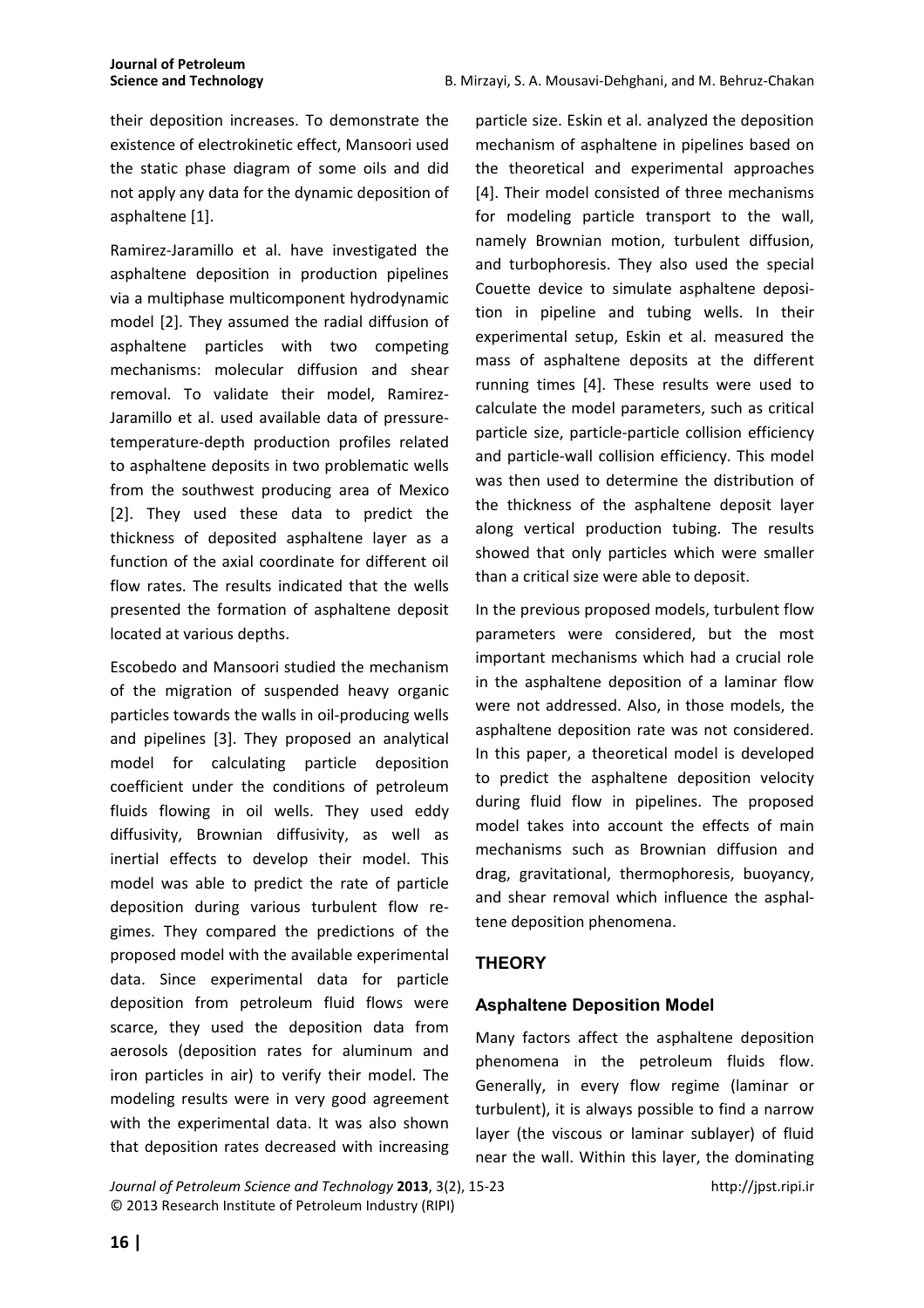transport mechanism is molecular diffusion. In the center, on the other hand, the transport mechanism depends upon flow regime and the distribution form of momentum, heat, and mass species. In the case of a laminar flow regime, the aforesaid distributions are obtained using governing equations of motion, heat, and mass in fluid flow; however, in a turbulent flow, a complex set of equations must be solved for predicting momentum, heat, and mass species profiles [5].

Herein, it is assumed that the turbulence effects on fluid flow are negligible. Under these conditions, the asphaltene deposition occurs under the influence of some significant mechanisms such as Brownian (molecular) diffusion, drag, gravitational, thermophoresis, buoyancy, and shear forces deposition. The role of different mechanisms affecting the asphaltene deposition phenomena depends on many parameters such as temperature, fluid velocity, asphaltene particles size, etc. These mechanisms and their formulations are described below.

#### **Brownian Diffusion**

Brownian motion is the apparently random motion of small particles when suspended in a fluid. The molecules strike the suspended particles and exert a small force on them as a consequence. If the particles are small enough, the force on the particles as a result of these collisions is sufficient to produce observable motion. Because of the random motion of the particles, they diffuse from the regions of high concentration to the regions of low concentration. Here, this diffusion is called Brownian diffusion. In the crude oil-asphaltene system, the collisions between the asphaltene particles and oil molecules lead to the random Brownian motion of suspended asphaltene particles and because of this random motion, the asphaltene particles diffuse in the fluid. The asphaltene mass flux due to Brownian diffusion is calculated by Fick's law:

**Journal of Petroleum** 

$$
J_B = -D_B \frac{\partial C}{\partial r}
$$
 (1)

where,  $J_B$  is the Brownian diffusive asphaltene

flux in the radial direction, ∂C/∂r is the radial gradient in asphaltene concentration and  $D_B$  is the asphaltene Brownian diffusivity coefficient. The Brownian diffusivity can be calculated by the Stokes-Einstein relation [6]:

$$
D_B = \frac{k_b T}{3\pi \mu d_p} \tag{2}
$$

where,  $k_b$  is the Boltzmann constant

 $(1.38\times10^{-23}$  J/K); *T* stands for the absolute temperature;  $\mu$  and  $d_{\rho}$  represent the absolute viscosity and the asphaltene particle mean diameter respectively. According to the Pilat and Prem's work, the Brownian force can be expressed as the following equation [6]:

$$
F_{Br} = \frac{k_b T u_p}{D_b C_c} \tag{3}
$$

where, *up* is the particle settling velocity and *C<sup>c</sup>* stands for the Cunningham correction factor, which can be estimated by the expression:

$$
C_c = 1 + K_n \left[ 1.257 + 0.4 \exp\left(-\frac{1.1}{K_n}\right) \right]
$$
 (4)

where,  $K_n = d_p / \lambda$  is the Knudsen number and  $\lambda$ represents the mean free path of molecule. According to the kinetic theory,  $\lambda$  is expressed as [7]:

$$
\lambda = \frac{k_b T}{\sqrt{2\pi} d_p^2 P} \tag{5}
$$

where, *P* is pressure.

#### **Gravity Force**

The higher mass density of the asphaltene particles with respect to oil (about 1.2 gr/cc) causes the settlement and deposition of the asphaltene particles in a gravity field. The gravitational force acting on asphaltene particles may be given as:

$$
F_g = \rho_p g V_p \tag{6}
$$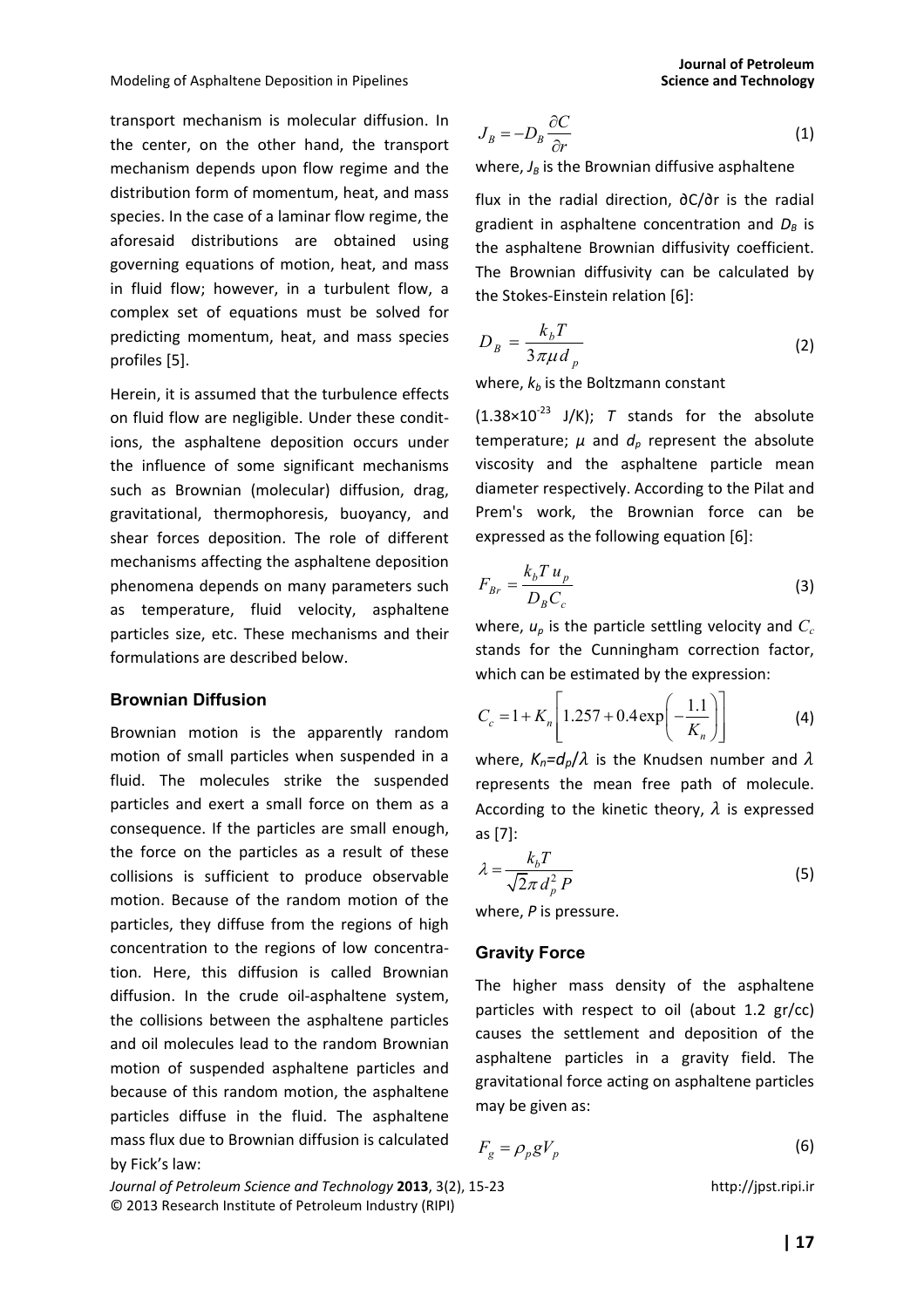**Science and Technology B. Mirzayi, S. A. Mousavi-Dehghani, and M. Behruz-Chakan** 

where,  $V_p$  and  $\rho_p$  are the particle volume and density respectively and *g* is the acceleration of gravity  $(9.8 \text{ m.s}^{-2})$ .

## **Shear Induced Lift Force**

Due to shear effects, the dispersed asphaltene particles in the oil phase experience a lift force which is applied perpendicular to the direction of flow [8]. The magnitude of this shear-induced lift force on asphaltene particles can be calculated using Saffman equation [9, 10]:

$$
F_{l} = \frac{1.62 \,\mu \, d_{p}^{2} \left( du \, / \, dr \right)}{\sqrt{V \left| du \, / \, dr \right|}} \left( u - u_{px} \right) \tag{7}
$$

where, *u* is the fluid velocity; *du/dr* is the fluid velocity gradient (shear strain) and *upx* represents the asphaltene particle velocity in the axial or *x*-direction;  $d_p$ ,  $\mu$ , and  $\nu$  are particle diameter, fluid absolute, and kinematics viscosities respecttively.

## **Thermophoresis**

Thermophoresis, thermodiffusion, or Soret effect (or Ludwig-Soret effect) is a phenomenon observed when a mixture of two or more types of motile particles (particles able to move) is subjected to the force of a temperature gradient and the different types of particles respond to it differently [8]. In the presence of temperature gradient in asphaltene-oil fluid flow in pipelines, thermophoresis can affect the motion of dispersed asphaltene particles. This force is the reason for asphaltene movement from hot toward cool regions. This force can be evaluated by applying the following equation [11]:

$$
F_{th} = -\frac{3\pi\mu^2 d_p H}{\rho_a T_p} \frac{dT}{dr}
$$
 (8)

where,  $\frac{d\text{T}}{dr}$  is the radial temperature gradient;  $T_p$ and *H* are the absolute temperature of particles and the thermophoretic force coefficient, which can be calculated by Equation 9:

2.34  $\left| \frac{k_f}{k_p} + 2.18 \right|$  $1 + 3.42 K_n \parallel 1 + 2k_f / k_n + 4.36$  $f^{\prime}$ <sup>n</sup> $p^{\prime}$  2.10 $\mathbf{h}_n$  $n / (1 + 2\kappa_f / \kappa_p + 4.50 \kappa_n)$  $k_f$  /  $k_p$  + 2.18K *H*  $K_n \parallel 1+2k_f/k_n+4.36K_k$  $\begin{pmatrix} 2.34 \end{pmatrix}$   $\begin{pmatrix} k_f / k_p + 2.18 K_n \end{pmatrix}$  $=\left|\frac{2.54}{1.2.42 K}\right| \left|\frac{(y + 1.25) + (y - 1.25) - (y - 1.25)}{1.21 (1.21 + 1.25) + (y - 1.25)}\right|$  $(1 + 3.42 K_n)(1 + 2k_f / k_p + 4.36 K_n)$ (9)

where,  $K_f$  and  $K_p$  are the thermal conductivities of the fluid and the asphaltene particle respectively.

#### **Drag Force**

Drag refers to forces that oppose the relative motion of an object through a fluid (a liquid or gas). This force acts in a direction opposite to the oncoming flow velocity. In the general case, the drag force exerted on a particle moving along with a fluid is calculated by Equation 12 [12]:

$$
F_D = \frac{\pi d_p^2 \rho_f (u_r - u_p)^2 C_D}{8 C_c}
$$
 (10)

where,  $u_r$  is the *r*-component of fluid velocity and  $C_{Di}$  stands for the drag coefficient.

## **Buoyancy Force**

According to Archimedes law, when an object is immersed in a fluid, it displaces the same volume of the fluid as the immersed volume of the object and is consequently buoyed up by a force equal to the weight of the displaced fluid. The buoyancy force is obtained by the following equation:

$$
F_{buoy} = \rho_f g V_{ip} \tag{11}
$$

where, *g* the gravity acceleration and  $V_{ip}$  is the immersed volume of particle.

#### **MODEL EXECUTION**

The applicability of the proposed model is examined in a pipe with inner radius of  $r_i$  and length of *L*. The hydrocarbon mixture flowing in the pipe contains asphaltene particles with a concentration of *C0* at the beginning of the pipe (*L*=0) and *C* at the arbitrary pipe length of *x*. The initial temperature, pressure, and velocity of hydrocarbon mixture are *T<sup>i</sup>* , *P<sup>i</sup>* , and *u<sup>i</sup>* respectively. Due to various deposition mecha-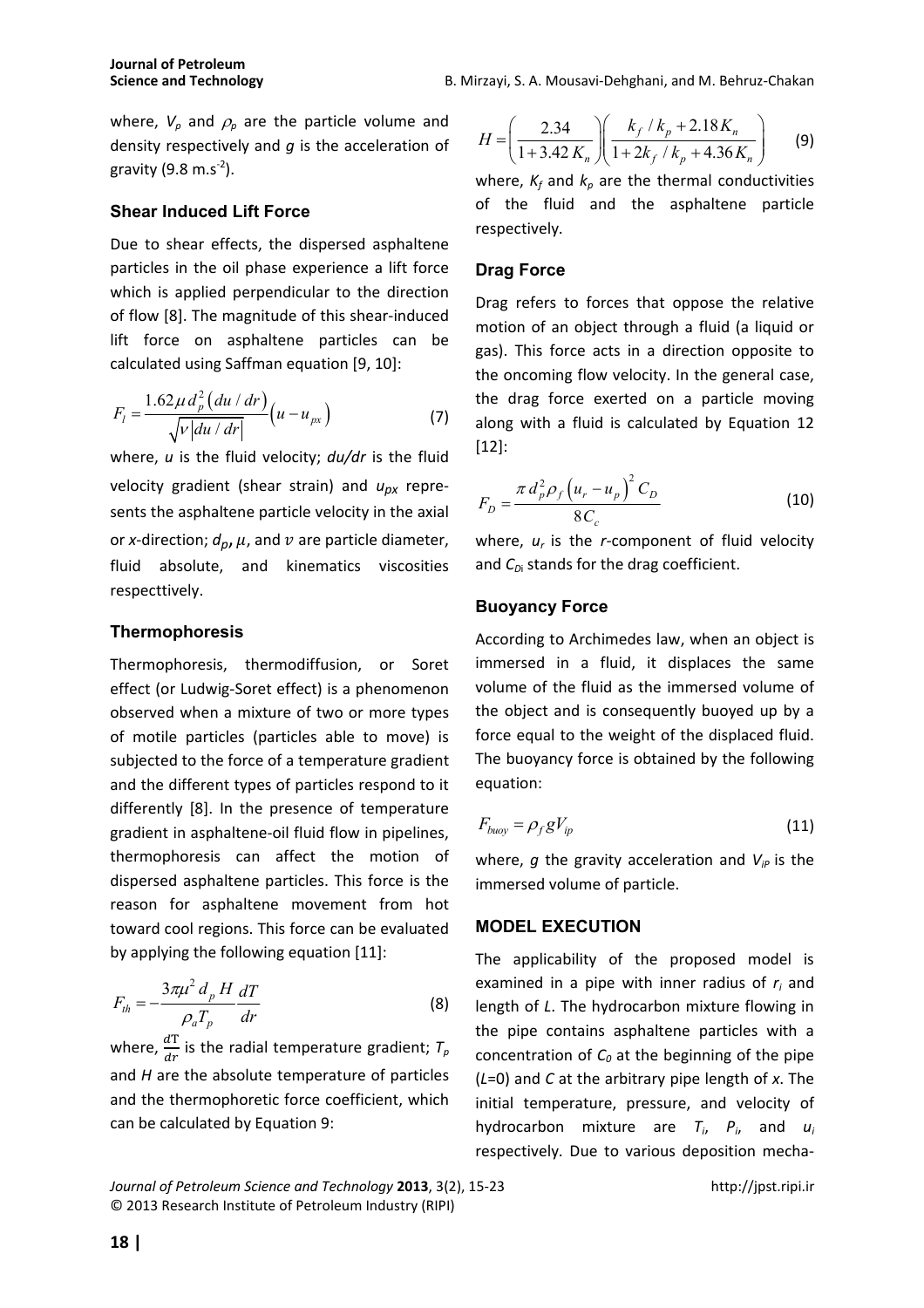nisms, asphaltene can be deposited on a pipe surface and the asphaltene concentration of hydrocarbon mixture is reduced at the pipe exit. Figure 1 shows deposition asphaltene on the inner surface of a pipe.



#### **Figure 1: Schematic of asphaltene deposition on a pipeline surface**

The original fluid contains some dissolved asphaltene and perhaps some dispersed colloidal particles of the asphaltene. Changes in temperature, pressure, and compositions are the main causes of the asphaltene precipitation. At first, the precipitated particles are dispersed in fluid. Thereafter, other factors such as particle tendency to adhesion, the size of particles, the conduct characteristics, and the fluid flow behavior can control the asphaltene deposition process. The settling (deposition) velocity of asphaltene is obtained via balancing between different forces acting on the flowing asphaltene particles in the pipe. Brownian diffusion is significant for very small particles  $(d_p<0.1 \mu m)$ , but has a negligible effect on the large asphaltene particles with the size considered herein  $(d_p=0.5-100 \mu m)$ . Hence, herein, the effects of other dominating forces, namely gravity settling, shear induced lift force, thermophoresis force, drag, and buoyancy force are considered.

The motion of asphaltene particles from bulk phase toward pipe surface can be intensified or weaken by different effective forces. For example, forces such as buoyancy, drag, and lift are opposed to asphaltene deposition on surface and hence decelerate the effect of the others. On the other hand, a force such as gravity is in accordance with deposition direction and thus accelerates the deposition process. Some forces such as thermophoresis force have a double effect depending on flowing fluid temperature whether it is higher or less than wall temperature. For a hot wall, heat is transferred toward fluid and as a result decelerates the asphaltene deposition; however, in the case of a cold wall, thermophoresis force and deposition velocity has the same direction and therefore the asphaltene deposition is intensified.

#### **Force Balance on the Whole Deposit**

Among the mechanisms previously discussed, gravity deposition and thermophoresis force help the deposit grow while shear removal, buoyancy, and drag forces do the opposite. Therefore, a total force balance on the whole deposit can be written as follows:

$$
F_g \pm F_{th} - F_{buoy} - F_l - F_D = m_p \frac{du_p}{dt}
$$
 (12)

By replacing  $F<sub>D</sub>$  from Equation 10 into the above equation with an assumption that *ur*=0, the following expression is derived:

$$
F_g \pm F_{th} - F_{buoy} - F_l - \frac{\pi d_p^2 \rho_f C_D}{8 C_c} u_p^2 = m_p \frac{du_p}{dt}
$$
 (13)

 $u_p$  is the deposition velocity of asphaltene particles, which can be obtained by solving the above equation. The maximum attainable velocity of asphaltene particles is called the terminal velocity and, under these conditions, the particles reach a constant deposition velocity. The terminal velocity of the asphaltene deposition can be evaluated from Equation 14:

$$
\left(\frac{du_p}{dt} = 0\right):
$$
\n
$$
u_p = \left(\frac{8C_c\left(F_g \pm F_{th} - F_{buoy} - F_l\right)}{\pi d_p^2 \rho_f C_D}\right)^{0.5}
$$
\n(14)

In this equation,  $u_p$  is the deposition (settling) velocity of asphaltene particles, which depends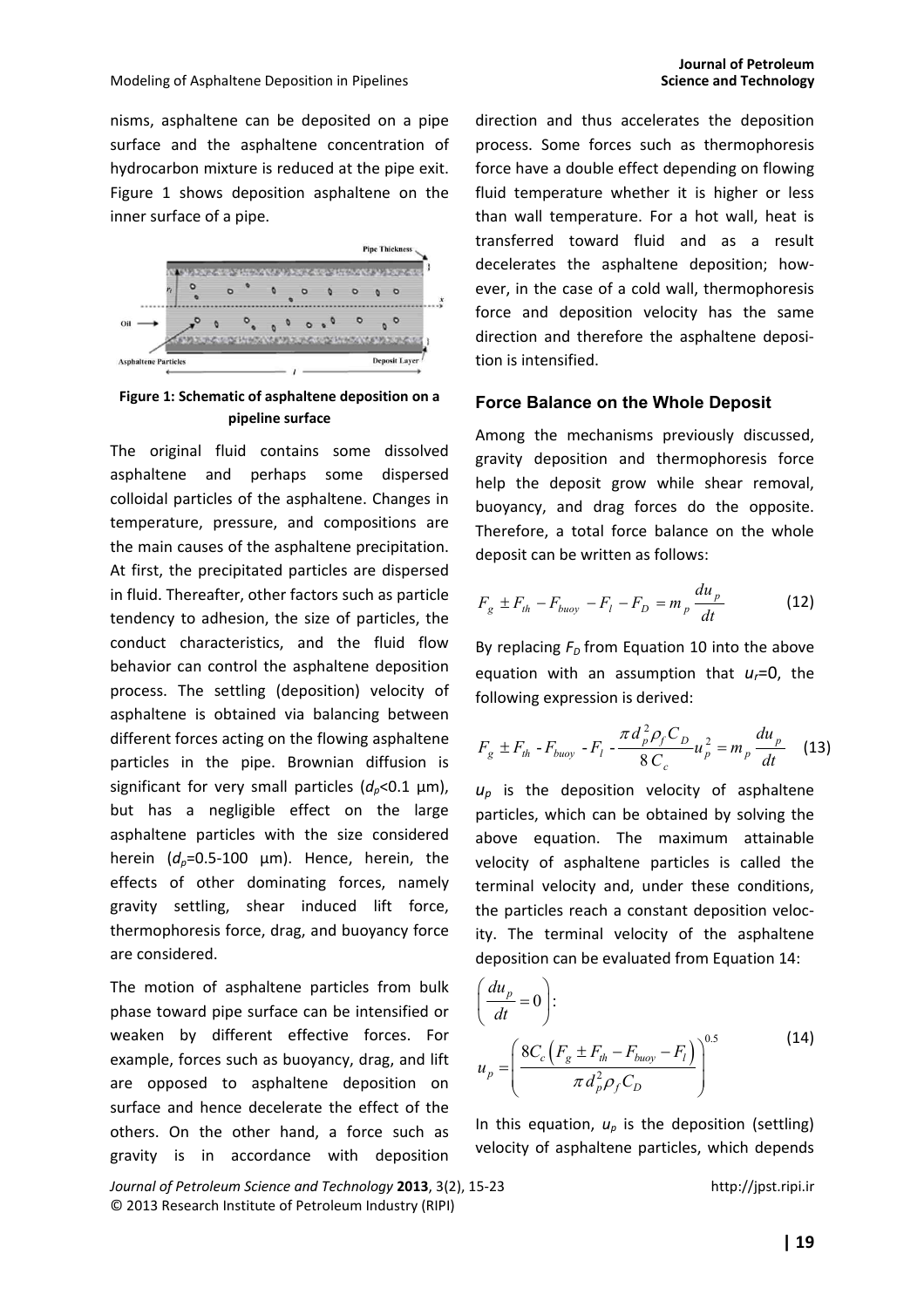on many different variables. To estimate the unknown parameters, we assume that the oil is flowing inside the pipe with a diameter of 50 cm and a length of 100 m. The fluid velocity as well as its temperature profile is supposed parabolic in the radial direction. In addition, it is assumed that the temperature changes linearly during the axial direction.

Table 1 shows the concerned parameters of the fluid and asphaltene used in this work [14].

| <b>Parameters</b>                                   | Oil                   | <b>Asphaltene</b>     |
|-----------------------------------------------------|-----------------------|-----------------------|
| $\rho$ (kg.m <sup>-3</sup> )                        | 860                   | 1200                  |
| $Cp$ ( <i>J.kg</i> <sup>-1</sup> .K <sup>-1</sup> ) | 213                   | 920                   |
| $K(W.m^{-1}.K^{-1})$                                | 0.120                 | 0.75                  |
| $\mu$ (Pa.s)                                        | 0.075                 |                       |
| $\alpha = \frac{K}{\rho C p} (m^2.s^{-1})$          | $6.55 \times 10^{-4}$ | $6.79 \times 10^{-7}$ |

**Table 1: Characteristics of the Fluid under Study** 

## **RESULTS AND DISCUSSIONS**

#### **Asphaltene Particle Size Effect**

As it can be expected, asphaltene particle size plays a main role in the deposition velocity. To establish a fact of this claim, the asphaltene particle size is assumed to be in the range of 0.5 to 100 micron [15-17]. Equation 14 quantifies the effect of asphaltene particle size on its deposition velocity. The results are depicted in Figure 2.



**Figure 2: Effect of asphaltene particle size on deposition velocity** 

*Journal of Petroleum Science and Technology* **2013**, 3(2), 15-23 http://jpst.ripi.ir © 2013 Research Institute of Petroleum Industry (RIPI)

As shown in the figure below, increasing the asphaltene particle diameter causes a rise in deposition velocity. Since experimental data for asphaltene deposition from petroleum fluid flow were scare, the verification of the model was accomplished using some available aerosols deposition data [3]. As it is shown, the model predictions are in good agreement with deposition data.

It is also shown that among the mentioned forces, the gravitational force is more affected by particle size variation. This is due to the cubic relation of this force to the particle diameter. The concerned results are shown in Figure 3.



**Figure 3: Effect of asphaltene size on the magnitude of different forces** 

Temperature gradient between fluid and pipe wall causes heat transfer phenomenon. This phenomenon can influence the thermophoresis force which is one of the forces for asphaltene deposition. Depending on temperature gradient direction, deposition velocity may be increased or decreased. While the wall temperature is higher than the fluid bulk temperature, heat flows from the wall toward the fluid bulk. This leads to a decrease in asphaltene deposition rate; this is due to thermophoresis force which acts in the direction of temperature gradient.

On the other hand, in the case of a cold wall the temperature gradient, thermophoresis force, and deposition velocity has the same direction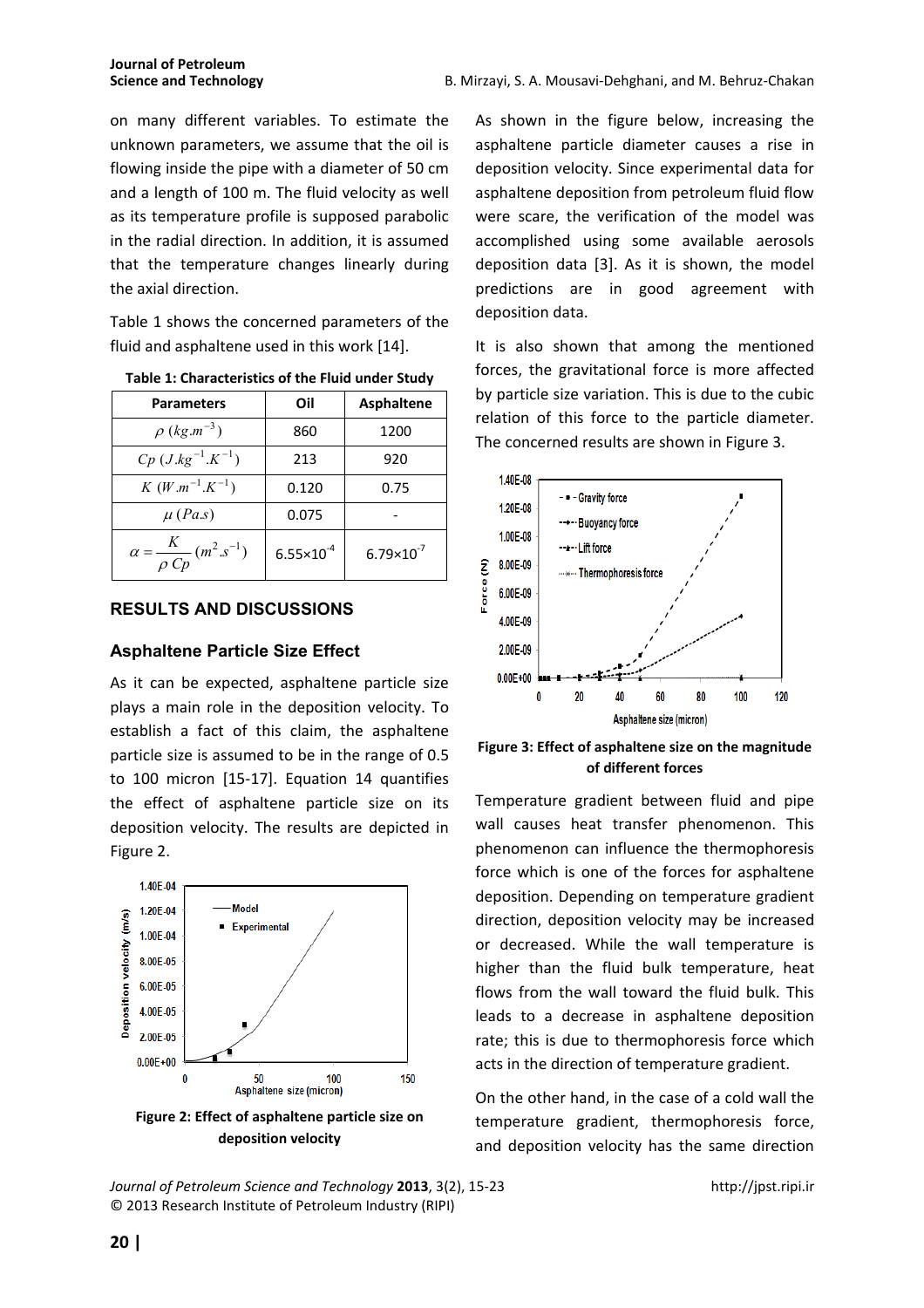Modeling of Asphaltene Deposition in Pipelines **Science and Technology Science and Technology Science and Technology** 

and therefore the asphaltene deposition is intensified. Figure 4 shows the effect of temperature gradient on asphaltene deposition velocity. As depicted in this figure, the deposition velocity of asphaltene particles rises by increasing temperature gradient.

#### **Fluid Velocity Effect**

Fluid velocity is one of the main parameters affecting the asphaltene deposition phenomena. Changes in velocity influence the temperature gradient which is the major cause of thermophoresis force. Furthermore, the velocity variations have crucial effects on the lift force which can delay the asphaltene deposition.



**deposition velocity**

Figure 5 shows the effect of fluid velocity on both thermophoresis and lift force. The results of this work show that the fluid velocity affects the thermophoresis force more effectively than the lift force. Therefore, according to Equation 14, the deposition velocity rises as the fluid velocity is increased. The results obtained from velocity effect investigations are shown in Figure 6. The results obtained from our model are compared with some experimental aerosols deposition data [3]. According to Figure 6 there is a good agreement between the calculated and limited experimental data.



**Figure 5: The effect of fluid velocity on forces**



#### **Asphaltene Concentration Changes**

The deposition of asphaltene particles on pipe surface causes a significant variation in its concentration in the fluid bulk. The amount of deposited asphaltene can be estimated using a material balance around the inlet and outlet of pipe. For this reason, it is necessary to calculate the amount of asphaltene concentration at the pipe exit. The relation between particle concentration and its deposition velocity in a pipe flow was suggested elsewhere [13]. This equation is applied for the proposed system:

$$
C = C_0 \exp\left(-\frac{u_p}{u}\frac{x}{R}\right) \tag{15}
$$

where, *up* is the particle deposition velocity*; u* is the flow velocity;  $C$  and  $C_0$  are the particle concentration in the *x-*direction and the particle concentration at the inlet of the pipe respecttively; *R* stands for the pipe radius. We assume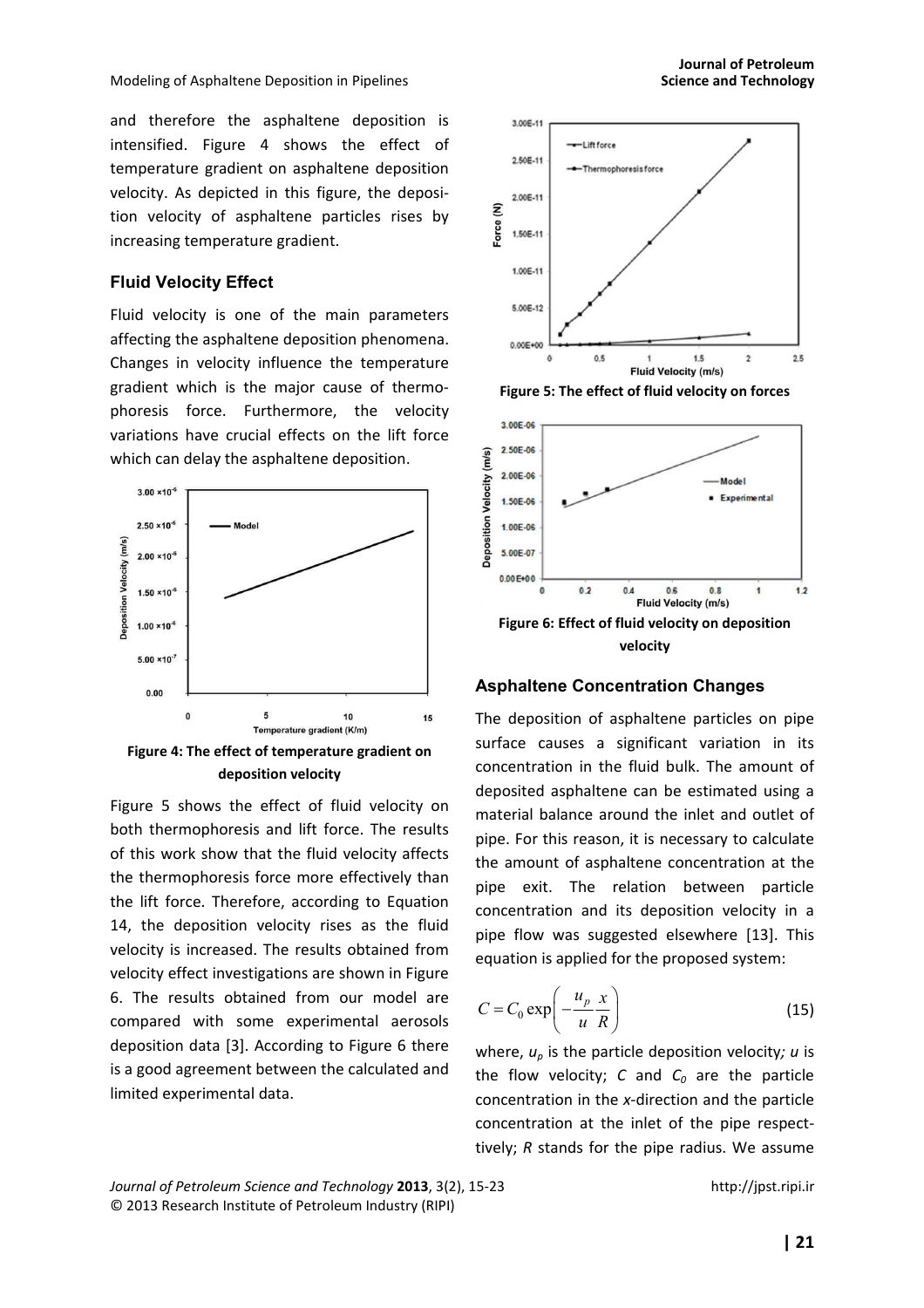that the hydrocarbon mixture contains an initial concentration of asphaltene particles equal to 0.05 *gr/cc*. Setting *x*=*L* under different conditions, the asphaltene concentration at the end of the pipe can be calculated using Equation 14. Since the asphaltene deposition velocity is affected by many different parameters such as particle size, fluid velocity, and temperature gradient, the asphaltene concentration is also changed by those parameters. The effects of some mentioned parameters on asphaltene concentration are investigated and the obtained results are depicted in Figures 7, 8 and 9.



**Figure 7: Effect of asphaltene particles size on the exit asphaltene concentration**



**Figure 8: Effect of fluid velocity on asphaltene exit concentration**



**Figure 9: Effect of temperature gradient on asphaltene exit concentration** 

#### **CONCLUSIONS**

A new dynamic model is introduced for asphaltene deposition. The basis of this model is the contribution of different forces which act on the dispersed asphaltene particles in the petroleum fluid flow. The results show that the gravitational force is more affected by the asphaltene particle size in comparison with the other contributed forces; consequently, the deposition velocity rises by increasing asphaltene particles size. Also, the thermophoresis force, which is resulted from the temperature gradient between fluid bulk and the pipe wall, is exerted on the asphaltene particles. The results of this work show that the deposition velocity increases by a rise in the temperature difference between the fluid bulk and the pipe wall; the major reason is the existence of thermophoresis force, which is intensified by the temperature gradient increment. In addition, the results show that both the thermophoresis and lift forces are affected by the fluid velocity. Furthermore, the results show that the deposition velocity increases with a rise in fluid velocity. On the basis of the limited experimental data on aerosol deposition, the proposed model is able to predict the asphaltene deposition velocity in petroleum fluids flowing in pipes.

*Journal of Petroleum Science and Technology* **2013**, 3(2), 15-23 http://jpst.ripi.ir © 2013 Research Institute of Petroleum Industry (RIPI)